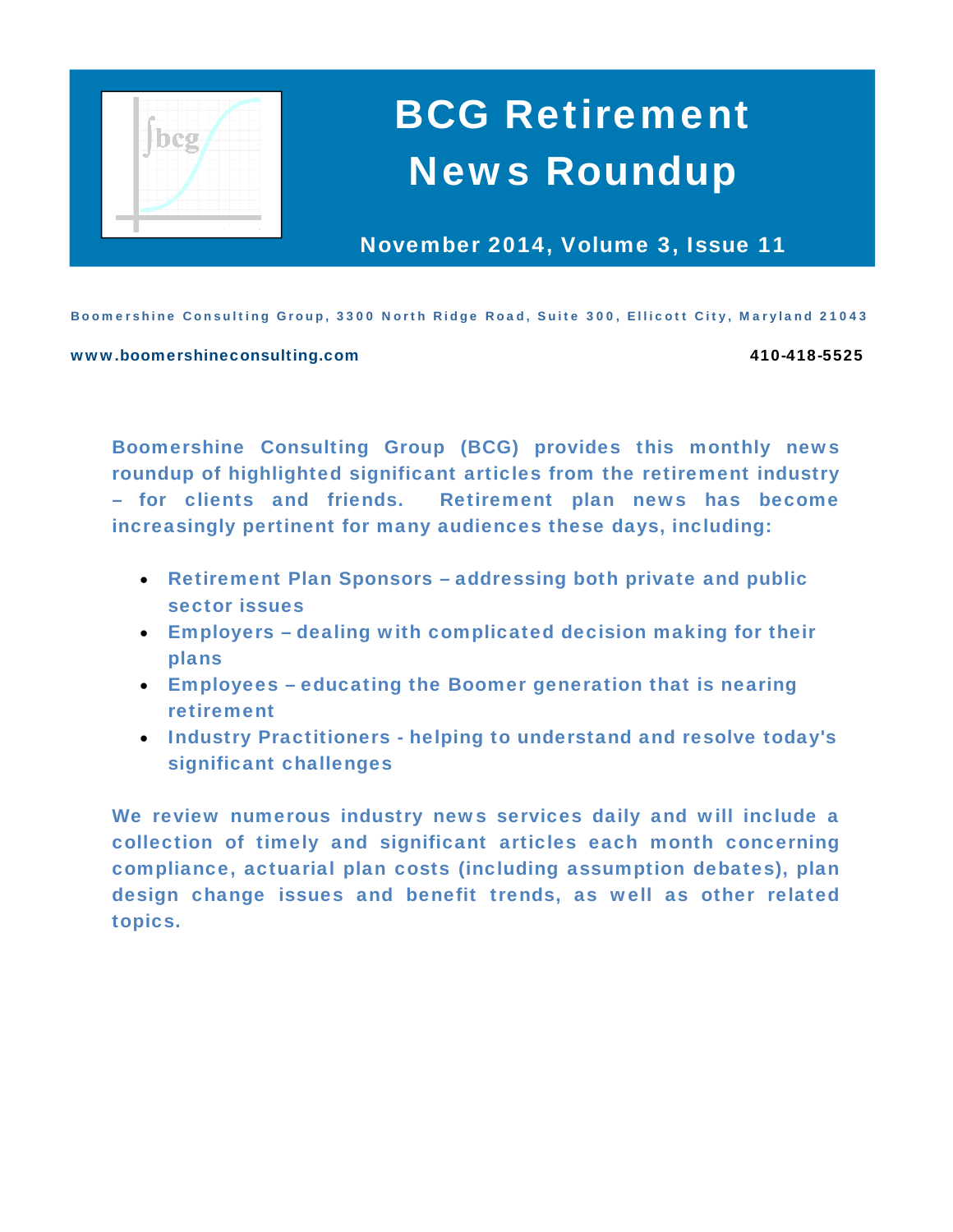# BCG Retirement News Roundup 2014

|              | <b>INSIDE THIS ISSUE</b>                                                                                                     |  |
|--------------|------------------------------------------------------------------------------------------------------------------------------|--|
|              | <b>Public Sector/Government Plans</b>                                                                                        |  |
|              | <b>Plan to Exit Bankruptcy Is Approved for Detroit</b>                                                                       |  |
| <b>Hole?</b> | <b>Can Chicago Ever Dig Itself Out of Its Pension</b>                                                                        |  |
|              | Major SE Cities' Pension Actions Stand, Stall on<br><b>Courts' Whim</b>                                                      |  |
|              | Illinois pension reform law is unconstitutional,<br>judge rules                                                              |  |
|              | <b>NCPERS 2014 Survey: Public Pension Plans</b><br>Report Solid Returns, Financial Strength,<br><b>Increasing Confidence</b> |  |
|              | <b>Private Sector</b>                                                                                                        |  |
|              | Retirement issues likely to be addressed by                                                                                  |  |
|              | <b>Republican-led Congress</b>                                                                                               |  |
|              | Government workers get first crack at phased<br>retirement                                                                   |  |
|              | PBGC guarantees 401(k) rollovers to pensions                                                                                 |  |
|              | Moody's: New mortality tables will increase<br>pension liabilities by \$110 billion                                          |  |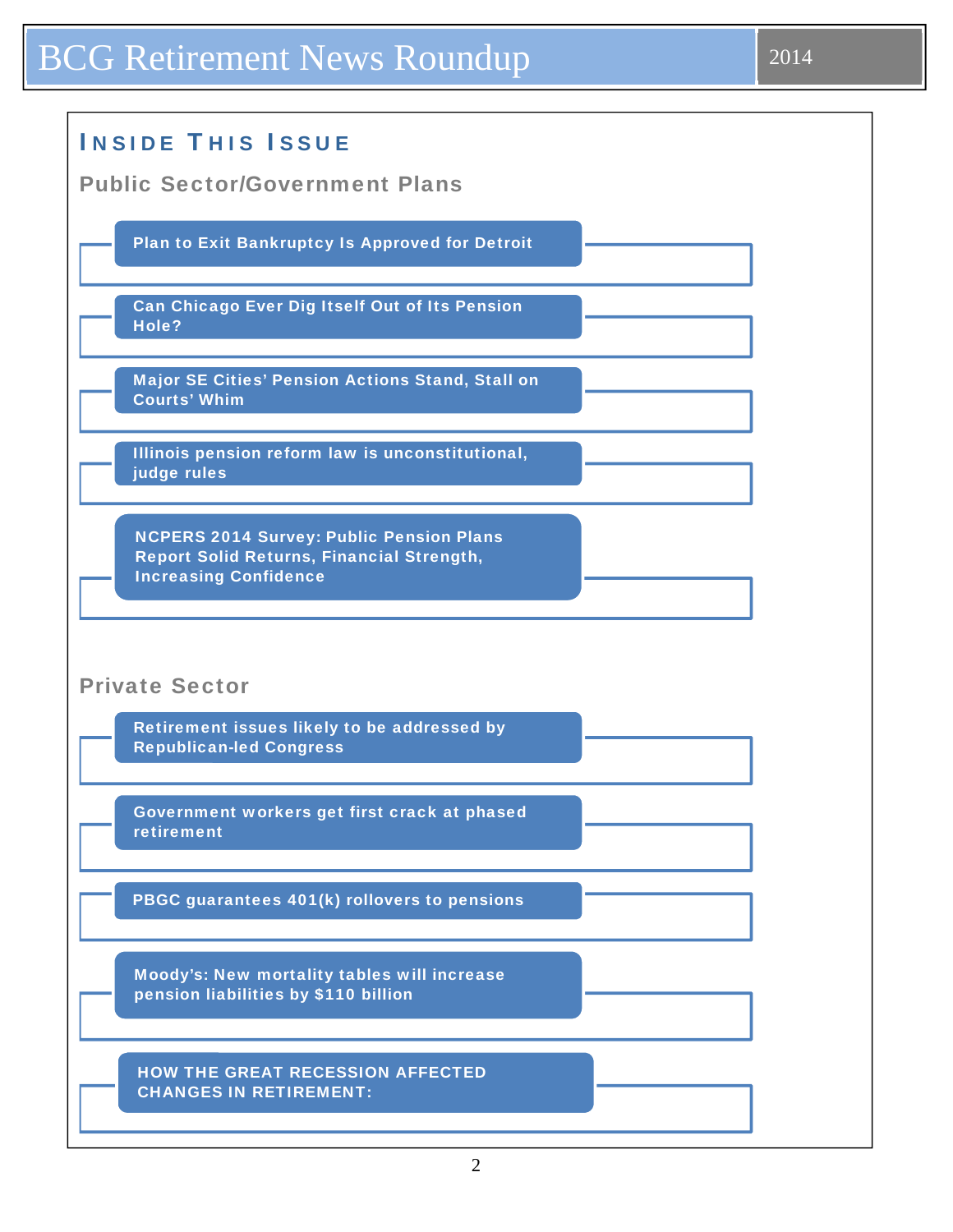## <span id="page-2-0"></span>Plan to Exit Bankruptcy Is Approved for Detroit

DETROIT — Less than 16 months after Detroit became the largest city in the United States to file for bankruptcy, a federal judge on Friday approved a plan intended to help it escape years of financial ruin and begin the hard work of becoming viable again.

"What happened in Detroit must never happen again," Judge Steven W. Rhodes of United States Bankruptcy Court in Detroit said as he approved a plan for the city to rid itself of \$7 billion in debt and to invest about \$1.7 billion into long-neglected city services. "This must never be repeated anywhere in this state."

The decision came with remarkable speed and with far less discord than many had foreseen given the size of the city and the complexity and depth of its financial woes.

Many bankruptcy experts had predicted that the closely watched litigation would take months or even years longer, as it has in smaller cities and counties. Vallejo, Calif., spent nearly three years in bankruptcy. Stockton, Calif., just received permission to emerge after 27 months. And Jefferson County, Ala., which spent a little more than two years in bankruptcy, now faces more litigation a year after its case was supposed to have ended.

After many months of private mediation sessions, Detroit's exit plan was more a deal than a court-imposed solution, largely agreed to by the major groups involved, including the city's retired workers and financial creditors. That significantly quieted the court fight and limited the possibility of years of appeals.

The ruling marks an end to one chapter for Detroit, which, when the case began, had accumulated roughly \$18 billion of debt and was wrestling with annual budget deficits, miserable city services and a nonstop exodus of residents and investment dollars. The exit plan sets aside \$1.7 billion over a decade to remove blighted buildings, to buy fire trucks and ambulances, and to upgrade the city's antiquated computer systems.

"Getting this resolved is a huge issue in terms of creating a great environment for the city, and not just the city but for the state, to all rally on focusing on growing Detroit," said Gov. Rick Snyder of Michigan, who approved the city's bankruptcy filing on July 18, 2013. "It really takes care of the city government issue and gets a normal context to be a more traditional government structure again."

The plan requires strict oversight of the city's finances in the years ahead by a commission that includes representatives of the state.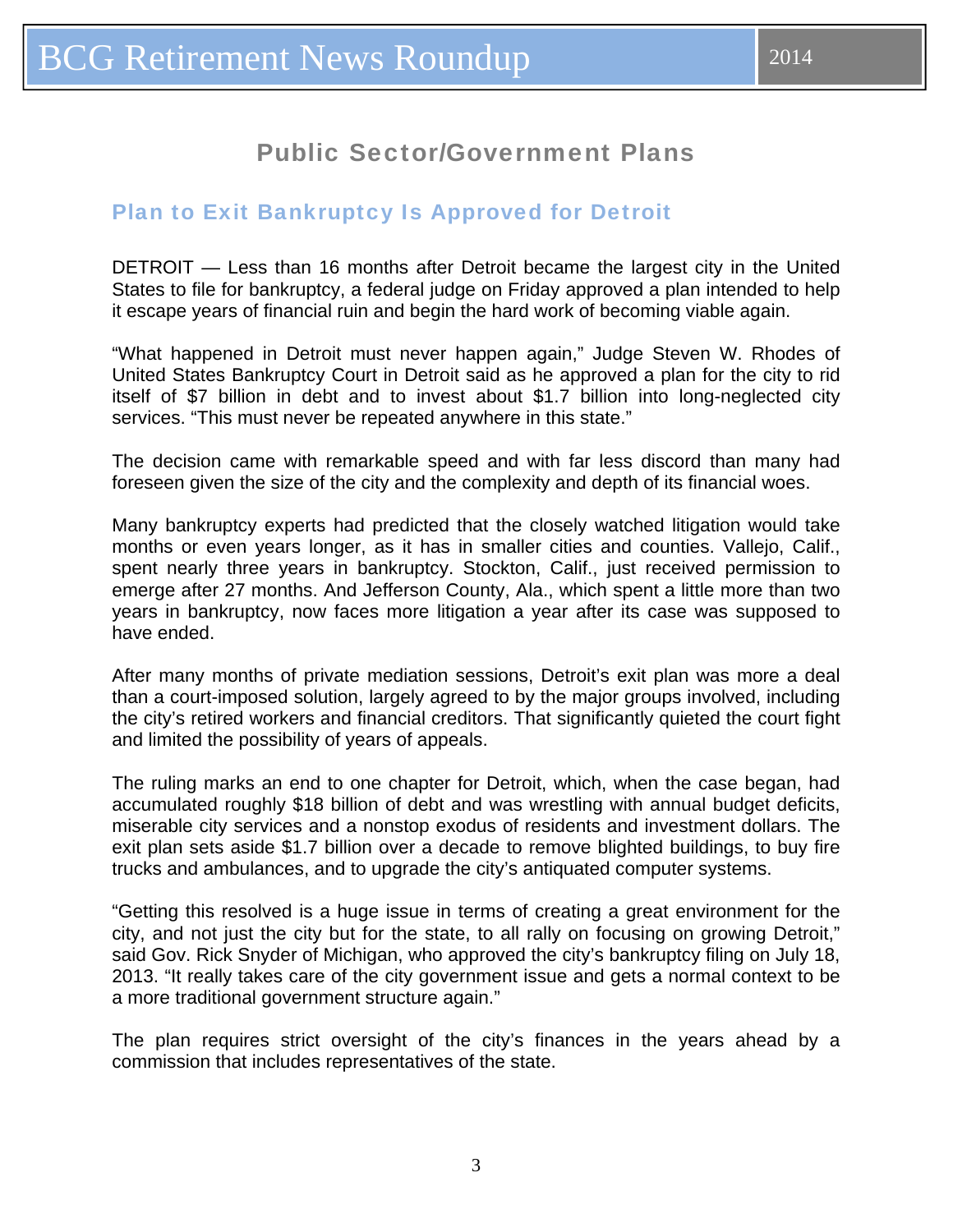<span id="page-3-0"></span>"We are starting this journey, not ending it," said James E. Spiotto, a bankruptcy lawyer and expert on municipal bankruptcy. "Bankruptcy is just debt adjustment, but that's not a solution," he said. "What you really need is the recovery plan. We can't lose sight of that. We won't know for five, 10, 15 years whether Detroit has solved its systematic problem."

To help him evaluate the city's prospects, Judge Rhodes hired his own fiscal-policy expert to decide whether the plan of adjustment was feasible, part of what is required for an exit plan to be approved. The expert, Martha E. M. Kopacz of Phoenix Management Services, said her research showed that the plan was feasible and that city officials were enthusiastic about making it work. But there were considerable risks, she said, and the speed of the bankruptcy proceedings had left Detroit with little margin for error.

To get one group of creditors to accept a settlement, Detroit's negotiators sometimes had to reduce what was available to satisfy others. To make pension cuts acceptable to retirees, for example, the city based its exit strategy on an assumption that pension investments would earn average annual returns of 6.75 percent, something Ms. Kopacz said was too aggressive for a fragile city that could not afford investment losses.

**Copyright © www.nytimes.com** 

### Can Chicago Ever Dig Itself Out of Its Pension Hole?

At some point, the city is going to have to face reality. The alternative is becoming the next Detroit.

Incoming Chicago Treasurer Kurt Summers is pledging to improve investment returns for the city's pension funds and reduce investment-management fees. Both are worthy goals, but he's the first to admit that they "aren't going to change the kinds of holes we have."

As treasurer, Summers will sit on the boards of all four Chicago pension funds, which are a mess. Combined, they have less than 33 percent of the funds needed to meet pension obligations. Two of them -- the police and fire systems -- are less than 30 percent funded.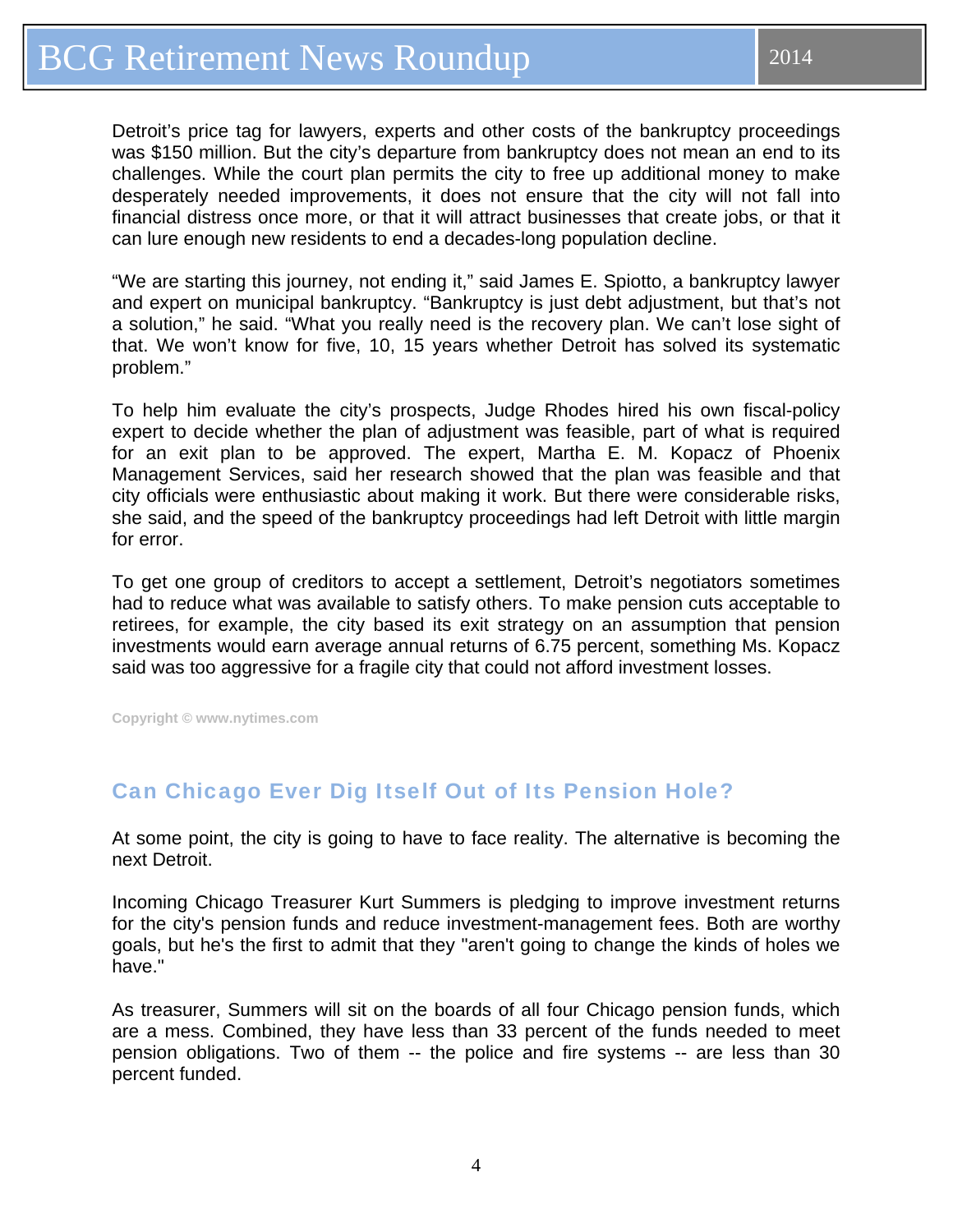In fiscal 2013, Chicago contributed \$476 million toward its pension obligations while it paid out \$1.8 billion in benefits. The city's \$23.1 billion in total unfunded liability is nearly three times its \$7.8 billion in 2013 revenue.

Chicago's pension debacle was largely precipitated by the fact that the payment schedule is determined by the state legislature rather than by complying with Government Accounting Standards Board (GASB) requirements. The state has a long history of exempting itself and Chicago from annual pension-contribution requirements.

According to a recent Pioneer Institute study that I mentioned in my last post here, "It is hard to imagine how Chicago can avoid a full-blown Detroit scenario ... within the next 10-15 years unless the city both 1) finds a way to cut existing benefits and obligations and 2) starts contributing substantially more to its pension plans right away."

Under state law, Chicago will be required to more than double that \$476 million pension contribution by 2016, and the annual tab is scheduled to continue rising rapidly after that. The city says it can't afford the higher contribution, but even the new payment is barely half of the \$2.2 billion payment Chicago should make according to GASB rules.

The city plans to delay increasing its contributions in hopes that the legislature will enact changes to reduce the required payments. But while it's important for the city to take the time needed to craft a comprehensive solution to its pension problem, waiting for state help doesn't make much sense. Illinois faces the biggest pension crisis of any state, with \$100 billion of its own unfunded obligations.

To make matters worse, arguments are scheduled for later this month in a legal challenge to the state pension-reform law enacted last December. The Illinois constitution prohibits diminishing or impairing public employees' retirement benefits, but the new state law raises the retirement age, reduces and suspends retiree cost-of-living adjustments, and limits the salaries on which pension benefits are calculated. Ominously, in an unrelated case, the state Supreme Court ruled this summer that retired state workers' health care is a pension benefit that is protected by the state constitution.

The moral of the story is that when you allow something to get as bad as Chicago's pension system has, there rarely are any good options for fixing it. Improving the Chicago pensions' investment performance and reducing fees -- though important -- will be the least of Kurt Summers' problems.

Together with radical pension contribution increases, the city will need to significantly cut the cost of its existing obligations. If the courts find that such a move runs afoul of the Illinois constitution, Chicago will find itself a long way down the frightening path that leads to becoming the next Detroit.

**© 2014 All rights reserved. e.Republic**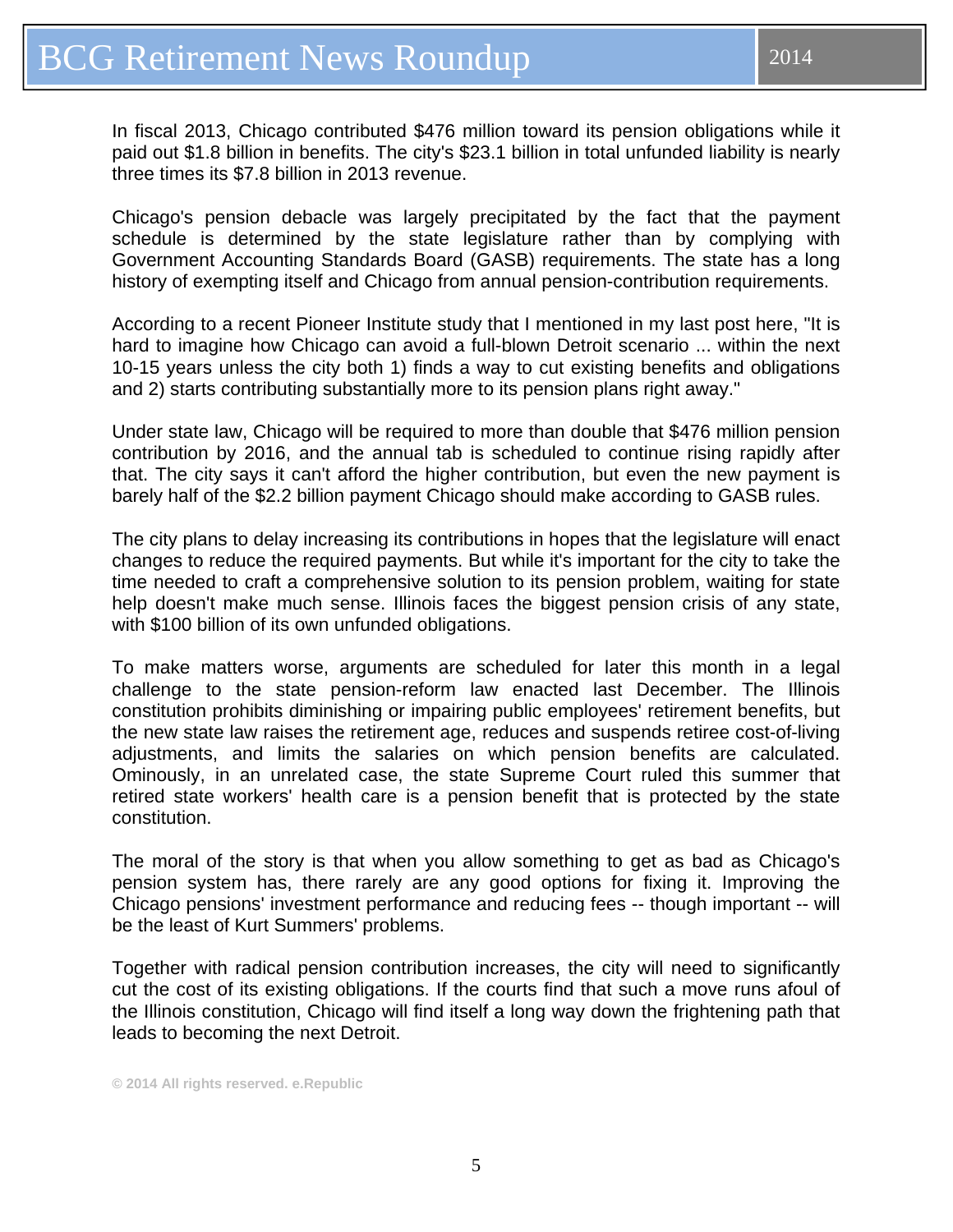## <span id="page-5-0"></span>Major SE Cities' Pension Actions Stand, Stall on Courts' Whim

Atlanta, Ga. and Jacksonville, Fla. are both in the southeast, both face fiscal pressures over their public pension systems like many other cities, and both have been taken to court over their attempts to ameliorate that stress. But the similarities end there — the courts took different tacks on their efforts to rein in public pension issues.

Green Light for Atlanta

On Nov. 12, Atlanta Mayor Kasim Reed and City Attorney Cathy Hampton announced that in Stephen Borders, et al. v. City of Atlanta, et al. (Case No. 2013-CV-239021), the Fulton County Superior Court granted the city's motion for summary judgment and dismissed the case against the city's comprehensive pension reform, which it promulgated in 2011.

Employees were invited to participate in the pension reform process, and the city incorporated employee recommendations into the plan. The reform included an increase in employees' contributions.

As a result of the reform, in three years the city's pension plan has gone from a \$2 billion underfunding liability to no deficit. The city says that the increase in employee contributions has saved the city more than \$36 million since November 2011 and will save more than \$160 million in 30 years. It also says that the reform has enabled the city to forgo other steps to balance the books, such as layoffs.

Hamilton hailed the ruling: "This isn't our victory, it's a victory for the people who have contributed to their pension plans and now know that when they retire, the money promised to them will be there. The court's affirmation offers other cities the opportunity to emulate the efforts of Mayor Kasim Reed and the Atlanta City Council in developing fair and fiscally responsible pension reform."

The court's decision affects not only Atlanta but also other local governments in Georgia addressing similar issues.

#### Red Light for Jacksonville

Jacksonville did not fare as well as Atlanta, although its judicial fate was the result of a technicality. According to the Florida Times Union on Jacksonville.com, an appeals court has upheld a lower court's holding that Jacksonville broke state law by negotiating with the Police and Fire Pension Fund regarding pension benefits behind closed doors. Mayor Alvin Brown in a Nov. 12 letter to the City Council said that, as the council had requested, the city will not challenge the ruling. The Pension Fund, however, has requested a rehearing of the case.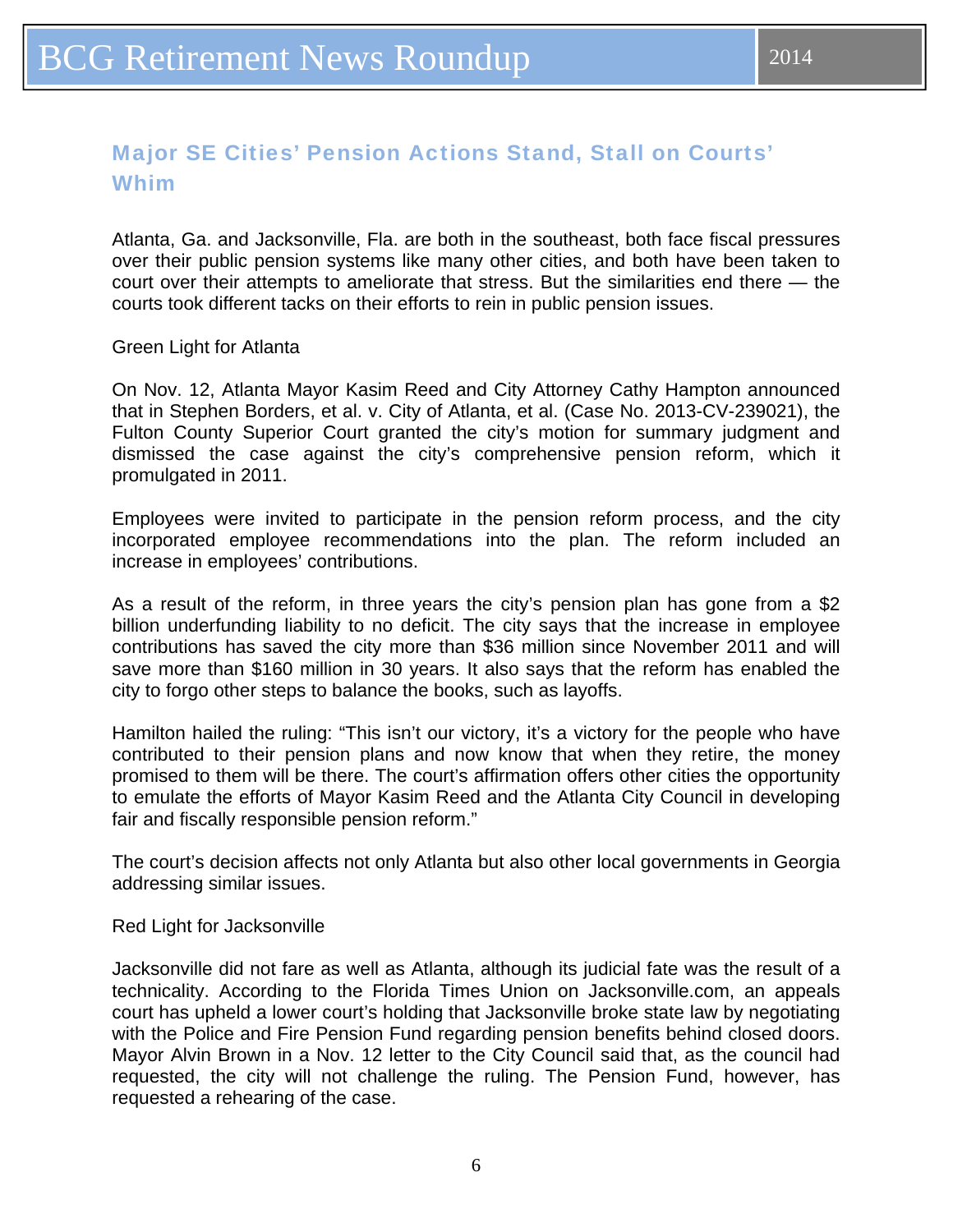<span id="page-6-0"></span>In 2013, the city and the pension fund had participated in closed-door mediation sessions in order to reach a new pension benefit agreement. State law, however, says collective bargaining must be open to the public. Times-Union Editor Frank Denton filed suit over the way the proceedings were conducted. The city argued that the process was a mediation, not collective bargaining.

The deal that resulted from the negotiations had not even been accepted by the City Council anyway. Brown has submitted a new deal to the council, which has not acted on it yet.

**Copyright 2014 by ASPPA** 

### Illinois pension reform law is unconstitutional, judge rules

A ruling Friday by an Illinois judge that a law intended to fix the state's mounting pension crisis is unconstitutional paves the way for a legal showdown before the Illinois Supreme Court.

Sangamon County Circuit Judge John Belz ruled in favor of state employees and retirees who sued to block the state's landmark pension overhaul.

In his ruling, Belz found that the "protection against the diminishment or impairment of pension benefits is absolute and without exception."

"The Act without question diminishes and impairs the benefits of membership in State retirement systems," Belz wrote in the ruling, finding the state had no legally valid argument.

Soon after the ruling was issued Friday, Illinois Attorney General Lisa Madigan said she would appeal and ask the Illinois Supreme Court to rule on an expedited basis. Gov. elect Bruce Rauner, who inherits the state's pension mess, said in a statement he hopes the court will rule as soon as possible.

"I look forward to working with the legislature to craft and implement effective, bipartisan pension reform," Rauner said.

The overhaul was approved by lawmakers and Democratic Gov. Pat Quinn last year. Years of underfunding has put the state's pension systems roughly \$111 billion short of what they need to cover benefits promised to employees and retirees.

The law reduces benefits for retirees but also reduces employee contributions. State employees argued that the Constitution prohibits reducing benefits or compensation.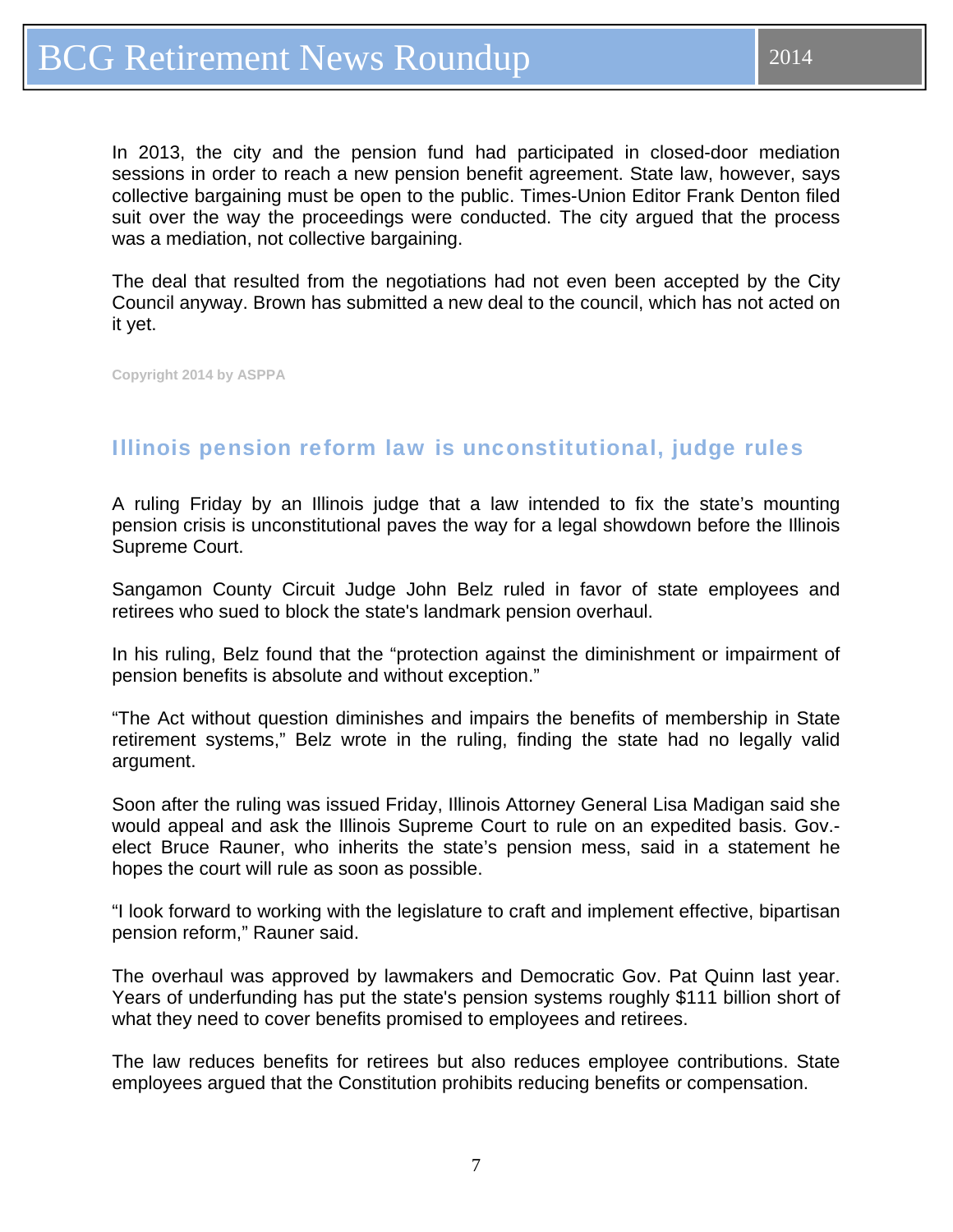If the decision is upheld by the Illinois Supreme Court, lawmakers will have to work together to come up with another plan.

A spokesman for Quinn expressed optimism Friday that the state supreme court would uphold the law.

"We're confident the Illinois Supreme Court will uphold this urgently-needed law that squarely addresses the most pressing fiscal crisis of our time," Quinn spokesman Grant Klinzman said.

Illinois Senate President John Cullerton, D-Chicago, who has long questioned the constitutionality of the pension reform law, said he believed there is a legal way to confront the state's pension challenges.

"Today's ruling confirms that, while the need for reform is urgent, the rule of law is absolute," Cullerton said in a statement. "I remain committed to working with all parties to address our budget pressures and pension problems in a manner consistent with the Illinois Constitution."

Labor leaders, meanwhile, hailed the ruling as a victory.

"This is a huge victory for teachers, nurses, firefighters and police and all the working people in the state," Illinois Federation of Labor President Dan Montgomery said. "They did what they said they were going to do, rule it unconstitutional. These benefits are absolutely protected, and you can't change it just because you want to. The court ruling was very definitive and clear."

Ty Fahner, president of the Civic Committee of the Commercial Club of Chicago, said Friday that the non-partisan business leaders' group is disappointed but not surprised by the ruling, and fears those least able to afford budget cuts will be hurt if the ruling is upheld.

"After two-and-a-half years of work on this (legislation), we all believed it was constitutional," he said. The Civic Committee, whose members are CEOs of the state's biggest employers, supported and helped orchestrate the pension reform legislation.

"If the Illinois Supreme Court — the only court that really counts in this (case) — finally decides the law is unconstitutional, it will create great hardship on all levels of the state's citizens, especially those least able to care for their needs," Fahner said.

Fahner said the state's neediest would suffer because, if state employees are entitled to collect their pensions plus a 3 percent cost-of-living raise, it would mean \$6 billion in spending cuts elsewhere.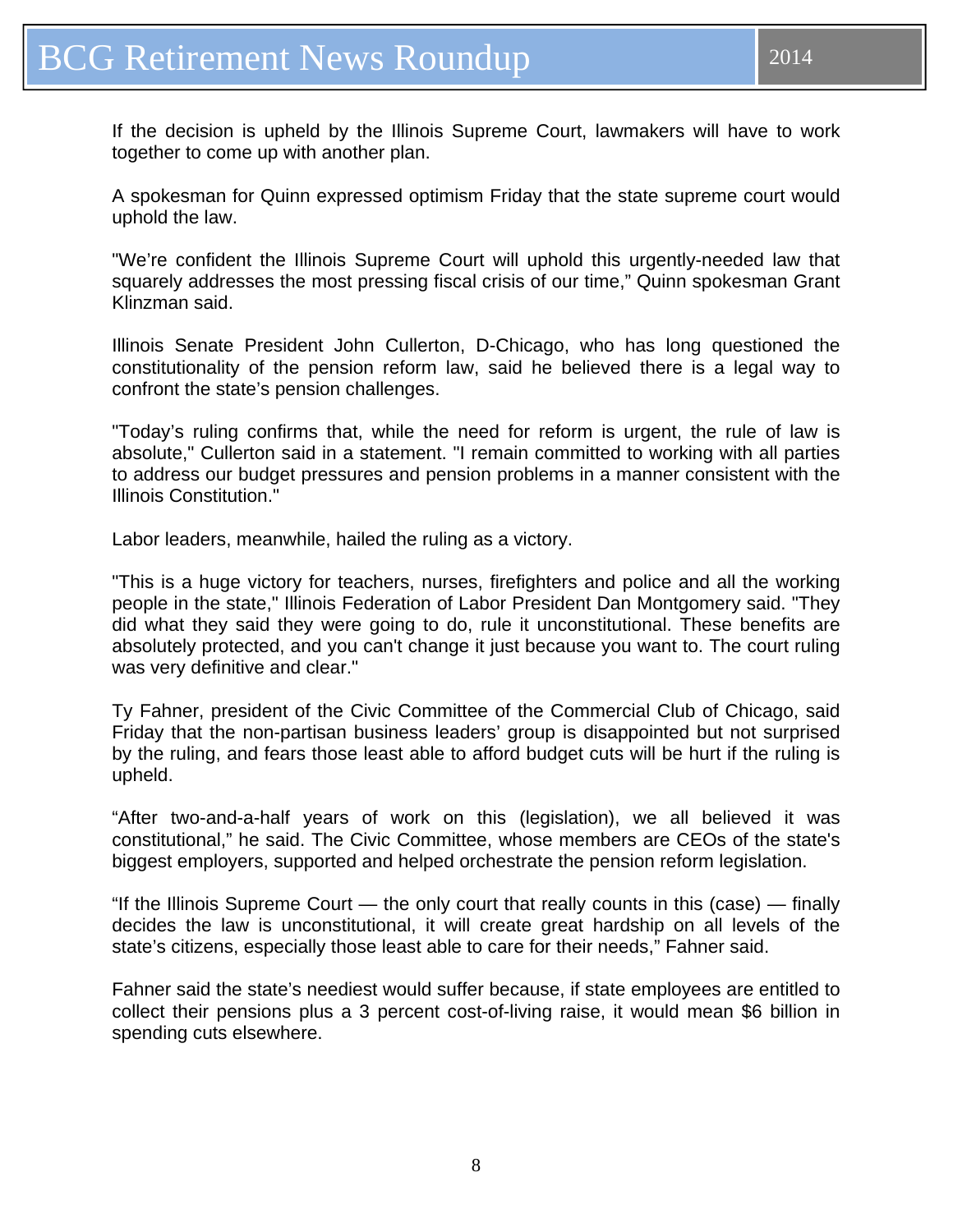<span id="page-8-0"></span>"That money (would) come out of somebody else's hide," he said. "That's the people who can least afford to take care of themselves…It would greatly impact education, public safety and the help needed by the elderly."

The next step is up to the Illinois Supreme Court, who can even choose to not hear the case, according to John Colombo, law professor at the University of Illinois at Champaign.

"They could just allow Judge Belz's ruling to stand. That's certainly not out of the realm of possibility," Colombo said.

Colombo said should the Illinois Supreme Court take the case on an expedited basis, it could still take up to six months from the briefing to the oral arguments, and ultimately an issued opinion.

"If they don't want to do that, it could take a year. If they just wanted to follow the normal briefing cycle and normal process," Colombo said.

The court has previously indicated it takes the state's obligations to its retirees seriously.

In July, the court sided 6-to-1 with retired state employees who argued health insurance premiums are a protected retirement benefit.

While state lawmakers might like some guidance from the court on what would pass muster, if the current law doesn't, it's up to the court.

Copyright © 2014. Sun-Times Media, LLC

# NCPERS 2014 Survey: Public Pension Plans Report Solid Returns, Financial Strength, Increasing Confidence

Confidence continues to rise among public pension plan administrators about the sustainability of their funds and their readiness to address future retirement issues, according to a new survey by the National Conference on Public Employee Retirement Systems (NCPERS).

The 2014 NCPERS Public Retirement Systems Study also shows continuing financial strength for public funds, with healthy long-term investment returns.

"Once again, our annual survey provides convincing evidence that the vast majority of public pension plans are financially sound, well-funded and sustainable for the long term," said NCPERS Executive Director and Counsel Hank Kim, Esq. "It also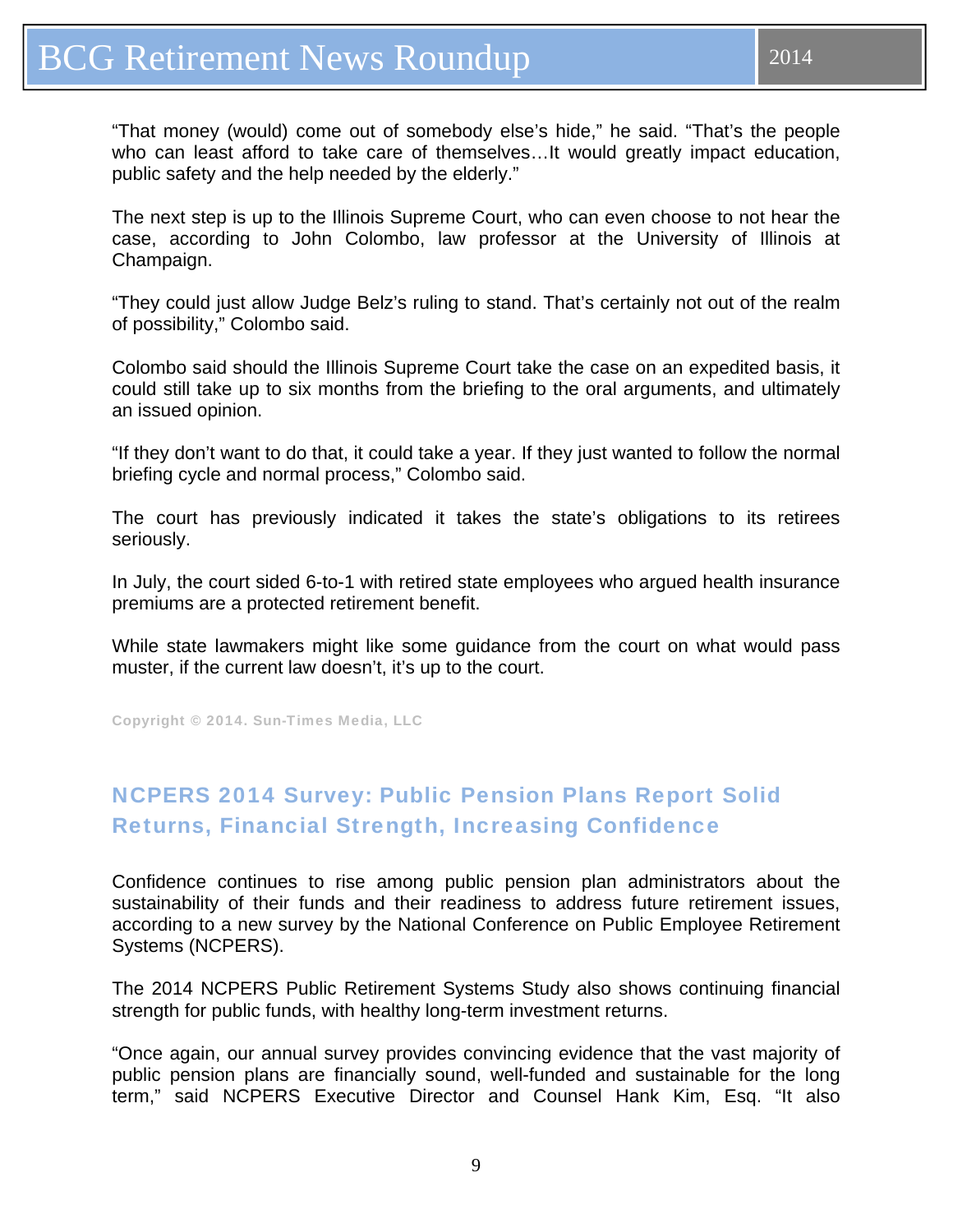demonstrates that defined benefit public pension plans are the least costly way to ensure retirement security for American workers."

Partnering with Cobalt Community Research, NCPERS surveyed 187 state, local and provincial government pension funds with more than 11.8 million active and retired members and with assets exceeding \$1.8 trillion. The majority – 81 percent – were local pension funds, while 19 percent were state pension funds. Of the responding funds, 61 percent are members of NCPERS. The data, collected in September and October 2014, represents the most up-to-date information available.

The major findings of the 2014 NCPERS Public Retirement System Study include:

- Confidence continues to grow about readiness to address future retirement trends and issues. Respondents' overall confidence rating measured 7.9 on a 10-point scale, up from 7.8 in 2013 and 7.4 in 2011.
- Funds experienced an increase in average funded level 71.5 percent, up from 70.5 percent in 2013. Two factors contributed to the change: average one-year investment returns of 15 percent and lower amortization periods.
- Funds continue to experience healthy investment returns: 14.5 percent for one-year investments (compared to 8.8 percent in 2013); 10.3 percent for three-year investments (up from 10.0 percent last year); 9.8 percent for five-year investments (up from 2.7 percent last year); 7.8 percent for 10-year investments (up from 7.0 percent), and 8.1 percent for 20-year investments (virtually unchanged from last year's 8.2 percent). Funds continue to work toward offsetting sharp losses from the Great Recession in 2008 and 2009 by strengthening investment discipline. Signs point to long-term improvement in public retirement systems' funded status.
- Public funds continue to be the most cost effective mechanism for retirement saving. The total average cost of administering funds and paying investment managers was 61 basis points. According to the Investment Company Institute's 2014 Investment Company Fact Book, the expenses of most equity funds average 74 basis points and hybrid funds average 80 basis points.
- "Because they have lower expenses, public retirement funds provide a higher level of benefits to members," Kim said. "They also produce a higher positive economic impact for the communities those members live in than mutual funds and defined contribution plans like 401(k)s."
- Funds continue to tighten benefits, assumptions and governance practices. Examples include a continued trend toward increasing member contribution rates, lowering inflation assumptions, shortening amortization periods, holding actuarial assumed rates of return and lowering the number of retirees receiving health care benefits.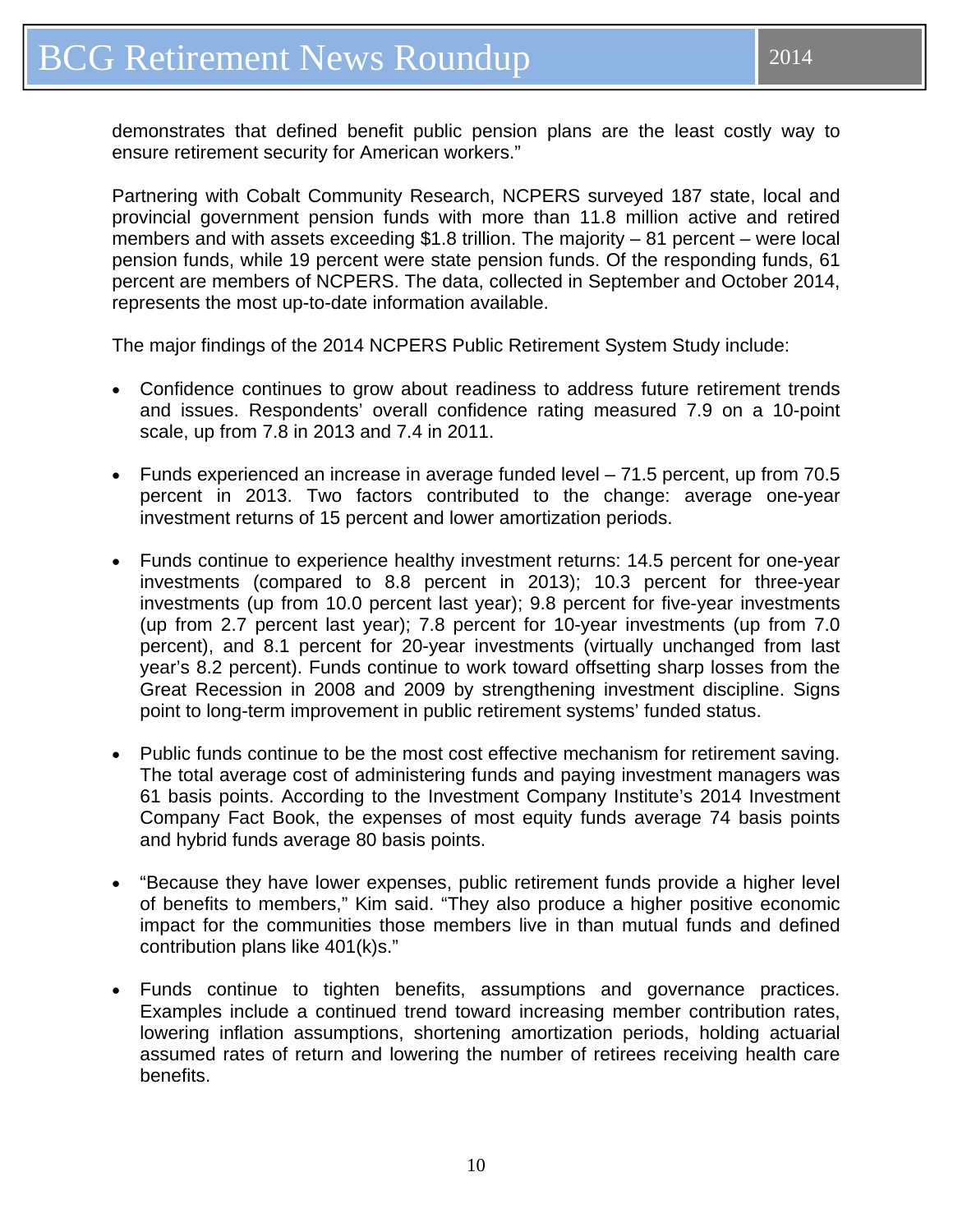"There is no question that public pension funds are continuing their strong recovery from the historic market downturn of 2008-2009," Kim said. "The survey shows public pensions are strong and getting stronger, managing their assets efficiently and effectively, making plan design changes to ensure sustainability and are expressing strong and growing confidence about their readiness to address the challenges ahead."

"The vast majority of public pension plans are thriving, more than adequately funded, inexpensive to operate and sustainable for the long-term. Policymakers, taxpayers and public employees can have confidence that public pension plans will be providing retirement security for covered workers – and thus making positive economic contributions to the communities they live in – well into the future."

© 2014 Business Wire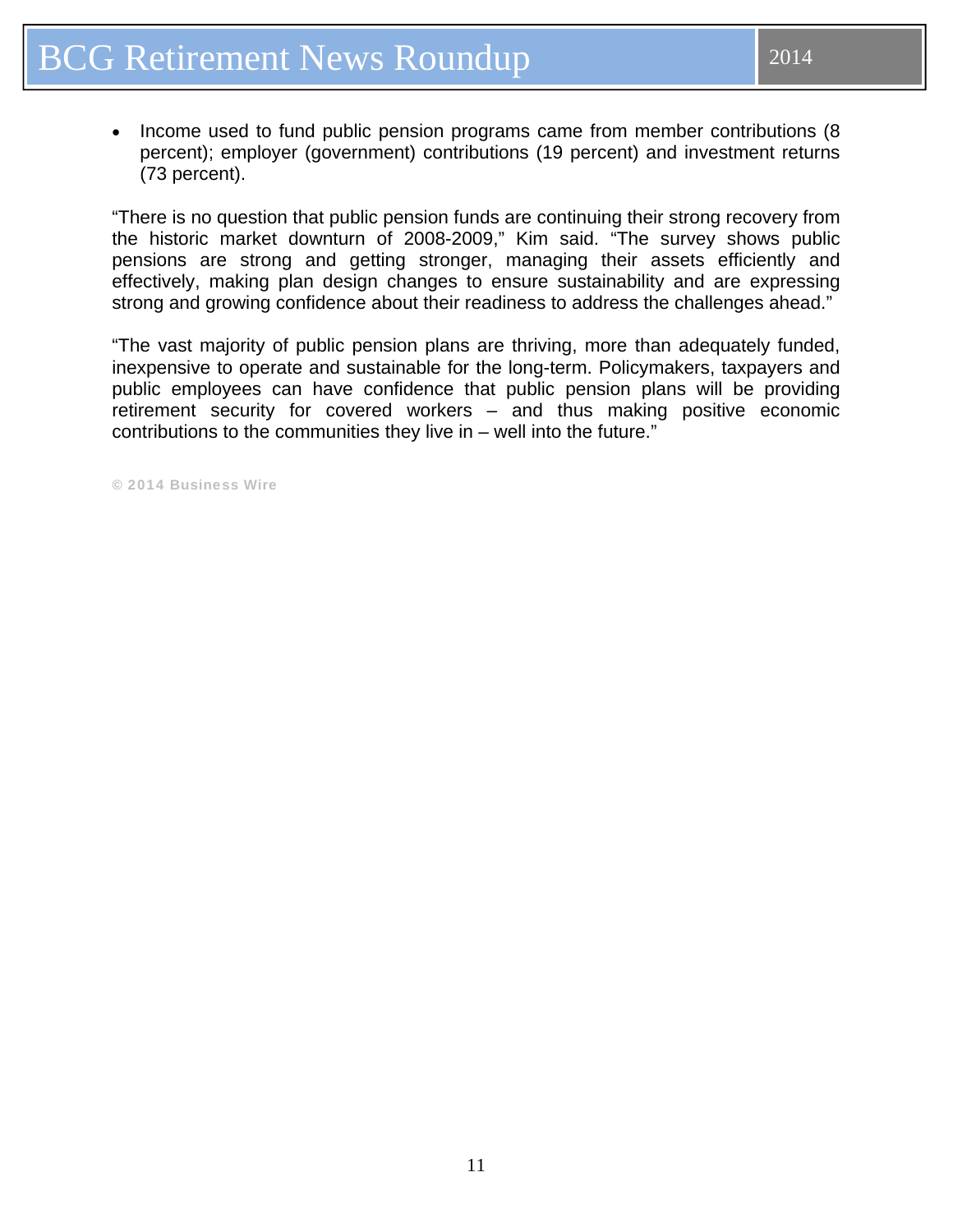# Private Sector

# <span id="page-11-0"></span>Retirement issues likely to be addressed by Republican-led **Congress**

Retirement issues rarely came up during federal elections that gave Republicans control of the House and Senate on Tuesday, but that is expected to change when the 114th Congress convenes in January.

Their first appearance is likely to be when the new Congress focuses on tax reform and other revenue raisers. With retirement incentives high on the list of tax expenditures, "that puts retirement issues squarely on the table," said American Benefits Council President James Klein. "For plan sponsors and participants, that is bad news if it comes at the expense of improving national (retirement) savings, or at the expense of existing plans."

As of Wednesday, the GOP has 52 seats in the Senate — and two more seats awaiting runoffs in December — but is short of the 60 seats needed to avoid a Democratic filibuster. That means that Republicans will have to work with Democrats to accomplish their agenda, which includes some Affordable Care Act tweaks, corporate tax reform and the Keystone XL Pipeline.

"The good news is that retirement policy is a lot less partisan than some other issues," Mr. Klein said. A bipartisan spirit is expected to prevail as key Senate committees change leadership. Lamar Alexander, R-Tenn., is in line to head the Senate Health, Education, Labor and Pensions Committee, while Orrin Hatch, R-Utah, takes over the Senate Finance Committee. Both Republicans are versed in retirement issues and known for a bipartisan approach. Mr. Alexander would replace retiring Chairman Tom Harkin, D-Iowa, and Mr. Hatch would replace current Chairman Ron Wyden, D-Ore.

Mr. Hatch has sponsored legislation that would expand the use of multiple employer plans, allow public defined benefit pension systems to purchase private annuities, and create a "starter 401(k) plan" for small private-sector employers.

In statewide elections, Rhode Island General Treasurer Gina Raimondo, who overhauled the \$7.7 billion Rhode Island Employees' Retirement System, Providence, in 2011, won her bid for governor. That pension reform is currently being challenged in court.

Connecticut State Treasurer Denise Nappier, the sole trustee of the \$29.4 billion Connecticut Retirement Plans & Trust Funds is expected to survive a possible recount in her re-election bid.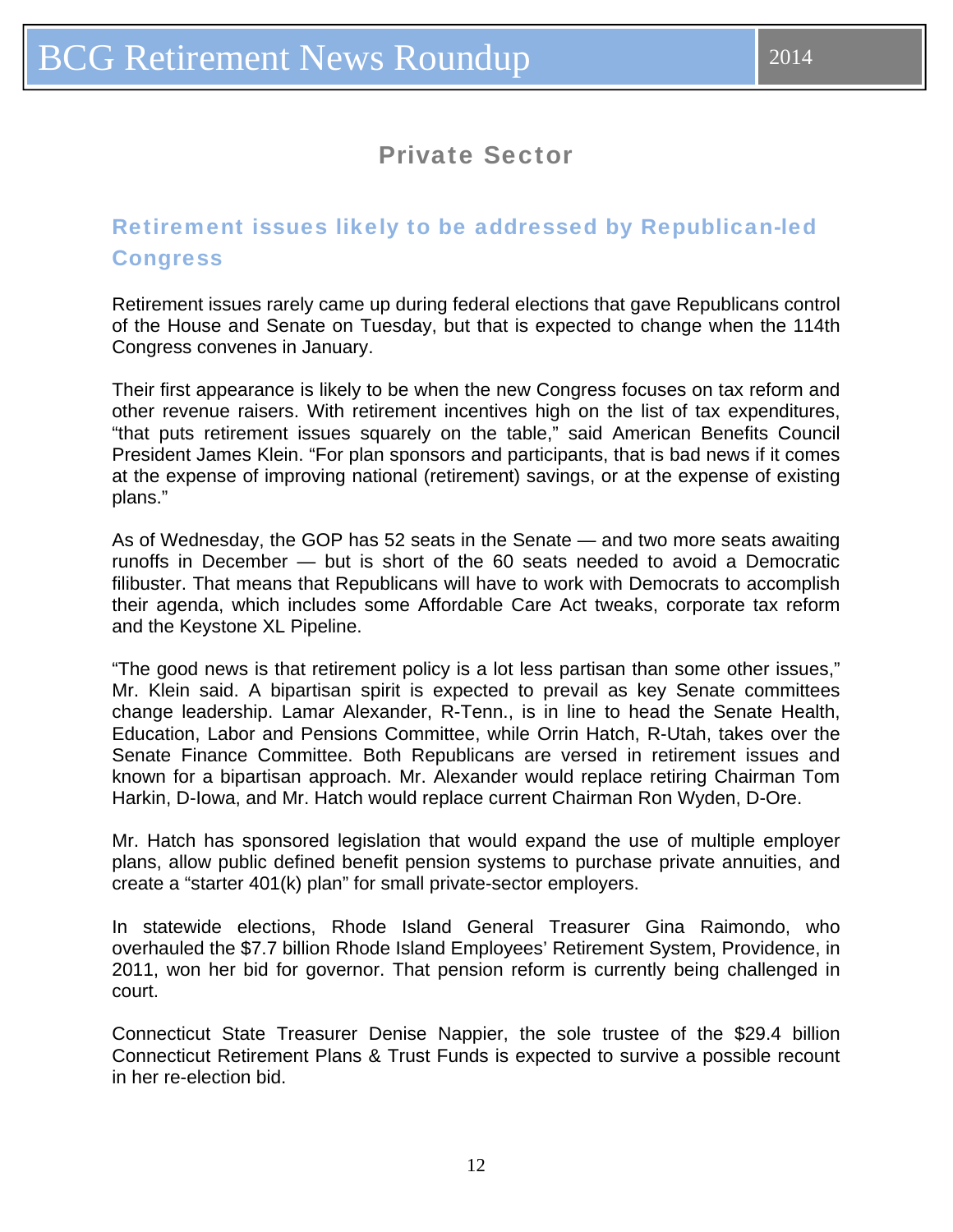<span id="page-12-0"></span>Also, New Mexico voters passed a ballot measure that removes the 15% cap restricting international investment of the \$14 billion Land Grant Permanent Fund, which is overseen by the \$20.2 billion New Mexico State Investment Council, Santa Fe. It also adopts a stricter standard of care for the fund's fiduciaries. The council put a contingent asset allocation in place earlier this summer giving the staff the ability to increase international equities in the Land Grant Permanent Fund by three percentage points to 18% and reduce domestic equities by three percentage points to 32%.

**Copyright © 2014 Crain Communications Inc** 

### Government workers get first crack at phased retirement

Will federal program set an example for the private sector?

Virtually every survey of American workers finds the majority would like to ease into retirement, perhaps working part time for a few years before calling it quits completely. The problem is, corporate America has been slow to embrace the phased-retirement concept.

But that could be changing.

The nation's largest employer, the federal government, on Nov. 6 began accepting applications for phased retirement. While the rules apply only to federal workers, they could serve as a pilot project for the private sector.

Federal employees who are eligible for phased retirement based on their age and years of service can continue to work part time if they receive approval from their agency.

During phased retirement, employees will be paid for part-time work, supplemented by a partial annuity, and will continue to accrue additional service credits toward their final annuity.

The employees also will spend 20% of their time mentoring younger workers.

"Phased retirement offers an innovative alternative to traditional retirement for the 21st century," Katherine Archuleta, director of the Office of Personnel Management, said in announcing the program. "It provides a new tool that allows managers to better provide unique mentoring opportunities for employees while increasing access to the decades of institutional knowledge and experience that retirees can provide."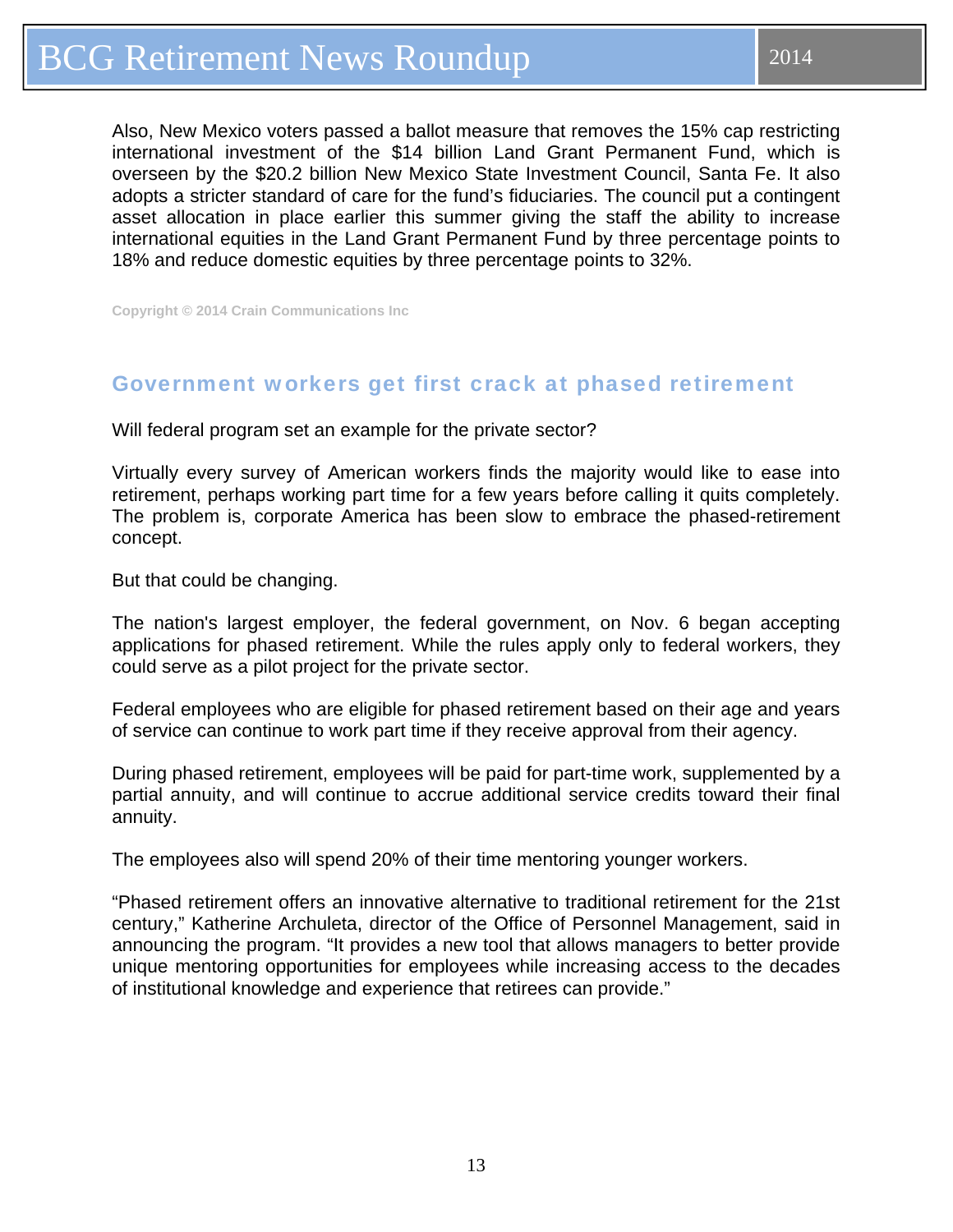#### POPULAR WITH WORKERS

The idea of easing into retirement is popular with workers. A 2014 survey of more than 4,100 private sector workers conducted by the Transamerica Center for Retirement Study found nearly two-thirds of participants "envision a phased transition into retirement during which they will continue working, reduce hours or work in a different capacity that is less [stressful] and/or brings greater personal satisfaction."

Unfortunately, the idea has not exactly caught fire with businesses.

"Few employers have practices and programs in place to facilitate a phased retirement," the report said.

Just 21% of workers 18 and older interviewed for the Transamerica survey said their employers enable them to reduce work hours and move to part time from full time.

An even smaller percentage, 14%, said their employers enable workers to take positions that are less stressful or demanding.

"The implication for workers is that a phased transition into retirement may require changing jobs employers if their current employer does not accommodate them," the report concluded.

If successful, the federal program could lead to broader acceptance of phased retirement. In the meantime, some companies will continue offering phased-retirement arrangements to valued employees on a case-by- case basis.

Financial advisers can play a vital role in helping clients evaluate the pros and cons of such arrangements. They may even be inspired to set up a similar situation when they create their own succession plans.

#### FACTORS TO CONSIDER

One of the important factors to consider in moving from full-time to part-time work is the impact on employee benefits.

In some cases, it may make more sense for an employee to resign in order to access earned retirement and retiree health benefits, and then establish a consulting arrangement with an employer.

Pensions. A lower salary could hurt workers covered by traditional defined-benefit pension plans if the plan benefit formula is based on average salary during the final years of work. But the Pension Protection Act of 2006 lets people receive pension distributions while working part time.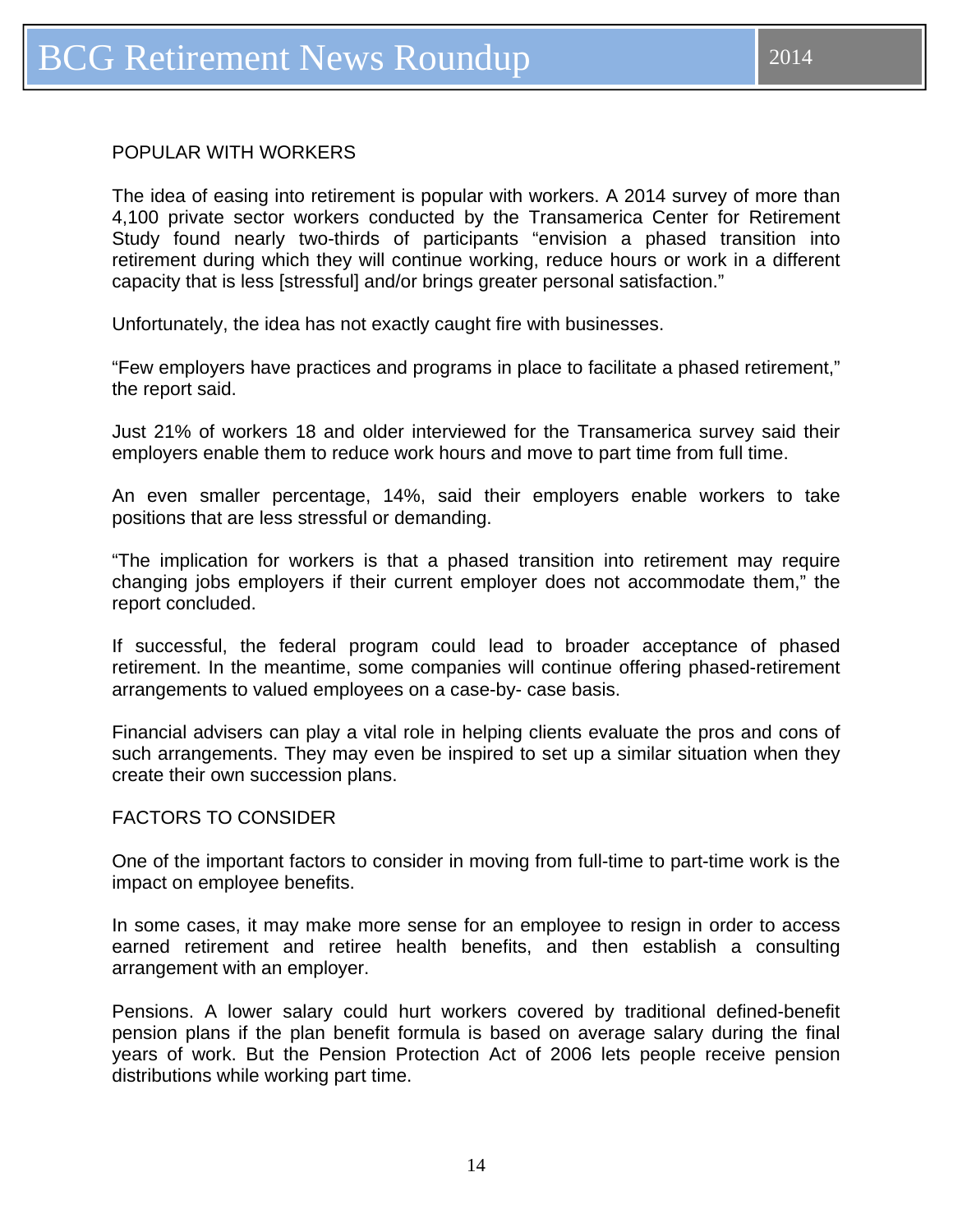<span id="page-14-0"></span>401(k)s. There's no early withdrawal penalty when tapping 401(k) plans after age 591/2, but distributions are taxable. Part-time employees might no longer be eligible to contribute to an employer's retirement savings plan or qualify for matching contributions.

Health insurance. Part-time employees may lose access to employer-provided health coverage. That might be less problematic now that most Americans have greater access to insurance through federal and state health exchanges. Employees eligible for Medicare could end up saving money.

Social Security. Social Security retirement benefits are based on a worker's highest 35 years of average indexed earnings. Depending on earnings history, benefits could be affected by cutting hours in the final years of work.

Eligible individuals can collect reduced retirement benefits as early as 62, but benefits claimed before full retirement age are subject to annual earnings limits. Workers collecting before full retirement age lose \$1 in benefits for every \$2 earned over \$15,480 in 2014. The limit rises to \$15,720 next year.

**Copyright © 2014 Crain Communications Inc** 

## PBGC guarantees 401(k) rollovers to pensions

You can now roll your 401(k) assets into your company's pension plan and the Pension Benefit Guaranty Corp. will guarantee the portion you roll over.

Pensions guarantee qualifying workers a set monthly income for life, depending on their salary and years of service. If a private-sector pension plan goes bankrupt, the PBGC guarantees payments, up to \$60,165 a year.

Under the new rules, you'll be able to add your 401(k) assets to your pension, which would increase the amount of your pension paycheck. The amount you add to your pension from your 401(k) wouldn't be subject to the \$60,165 limit.

If you rolled over your 401(k) into your pension and the pension failed, you would get your pension payment up to the \$60,125 insurance limit. But you'd also get an additional monthly amount in the form of an annuity from the PBGC representing your 401(k) rollover.

If your company froze your pension plan and it failed, you'd get the amount of your lump sum pension plus your additional contribution from your 401(k) as an annuity payment from the PBGC.

"We think that lifetime income is important, and that if you have a larger retirement paycheck, we think that's a good thing," says PBGC spokesman Marc Hopkins.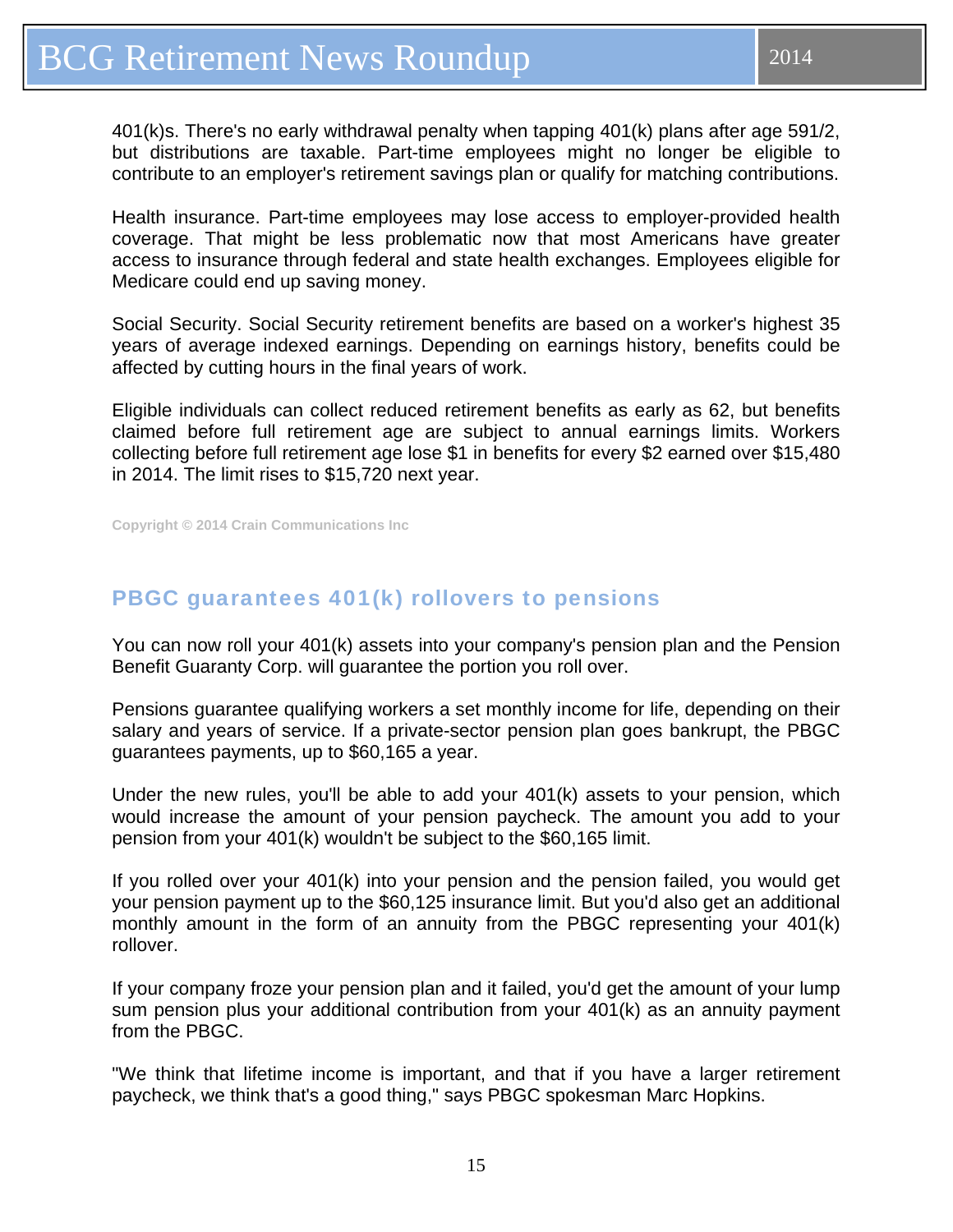<span id="page-15-0"></span>In order to roll your 401(k) into your pension, your company must have a traditional pension plan, and your employer must allow you to do it. You may be able to split your 401(k) assets between your pension and a self-directed retirement account. That's up to your employer.

"This is good news for employees," says from Robyn Credico, head of defined contribution consulting at Towers Watson. "Allowing 401(k) participants to roll their money into a defined benefit plan is the most efficient form of annuity that employers can offer from a cost and administrative perspective. The additional guarantee is also of great value."

Just how willing employees will be to add their 401(k) proceeds to their pension is an open question. "While this is a helpful clarification that will remove some barriers to lifetime income, when companies offer lump sum pension payouts, generally people take them," says Ann Combs, head of government relations at Vanguard.

Investors in 401(k) programs can always annuitize all or part of their assets when they retire. A company may be able to negotiate better terms than individuals could get, however.

Although companies have been cutting back on traditional pensions in favor of 401(k) plans, 118 Fortune 500 companies still offer pensions to new employees, according to Towers Watson. That's down from 299 just 15 years ago. Nevertheless, nearly half of Fortune 500 companies that no longer provide pension plans to new hires still have active employees who are accruing pension benefits.

PBGC pays the benefits of about 1.5 million people in failed pension plans. It takes no taxpayer money. Operations are financed by insurance premiums, investment income and with assets and recoveries from failed plans.

© www.usatoday.com

## Moody's: New mortality tables will increase pension liabilities by \$110 billion

U.S. corporate defined benefit plan liabilities will increase about \$110 billion due to new mortality tables recently published by the Society of Actuaries, a new Moody's Investors Services report says.

The society estimates there could be a 4% to 8% increase in projected benefit obligations due to the publication of the new mortality tables on Oct. 28, showing increased overall longevity among men and women currently aged 65.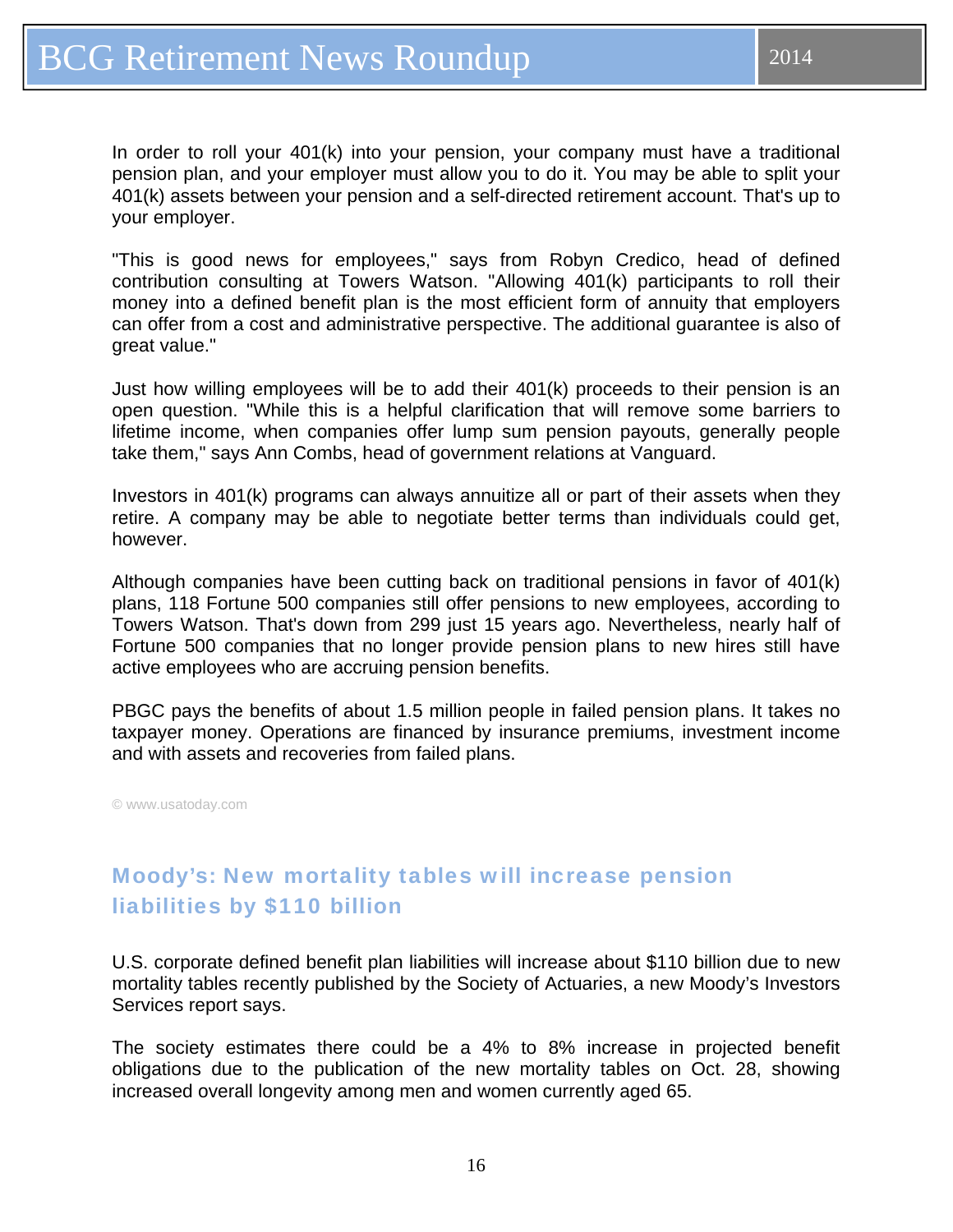<span id="page-16-0"></span>Overall longevity among men rose to 86.6 years in 2014 from 84.6 in 2000, and among women it rose to 88.8 years in 2014 from 86.4 in 2000.

Moody's uses a 6% increase to estimate the overall projected benefit obligation of U.S. defined benefit plans will rise about \$110 billion, which the company says is a credit negative.

Individual company liabilities will vary by the average age of a pension fund's population — the older the population, the more the liabilities will increase — and whether the pension fund instituted interim amendments since the last full tables were published in 2000, in which case the liabilities will increase slightly less.

"Given these increasing liabilities and cash drains, we expect to see an acceleration in lump-sum offers and annuitizations," the report said.

Wesley Smyth, vice president and senior accounting analyst at Moody's and author of the report, did not return phone calls by press time.

**Copyright © 2014 Crain Communications Inc**

# HOW THE GREAT RECESSION AFFECTED CHANGES IN RETIREMENT:

Among the victims of the Great Recession were the retirement expectations of many Americans. New research from nonpartisan Employee Benefit Research Institute has quantified just how much those hopes suffered. The report from EBRI finds a nearly 23 percentage-point drop in workers retiring early or close to their expected retirement after the markets crashed. Specifically, EBRI found that before September 2008 (the start of the recession), 72.4% of workers retired either before or shortly after (no more than one year) their expected retirement. However, that dropped to 49.6% after September 2008.

EBRI analysis is among the first to look at longitudinal survey data that compare expected and actual retirement for the same group of workers. It finds that 55.2% of these workers retired within three years (before or after) of their expected retirement. Specifically, the longitudinal findings show that 38.0% retired before they expected, 48.0% retired after they expected, and 14.0% retired the year they expected to retire. It also shows that more people (35.9%) actually retired after 65 than expected (18.9%), and among those who expected to retire after 65, 56.6% did so. The study also shows that these longitudinal findings (comparing one cohort at different times) differ from cross-sectional findings (comparing different cohorts at the same time), which are reported more frequently. It shows that in 2012, the expected probability of working fulltime after age 65 was 48.7% and 46.0%, respectively, among men and women working full-time. However, only 12.7% of men and 6.0% of women worked full-time after 65 in 2012.